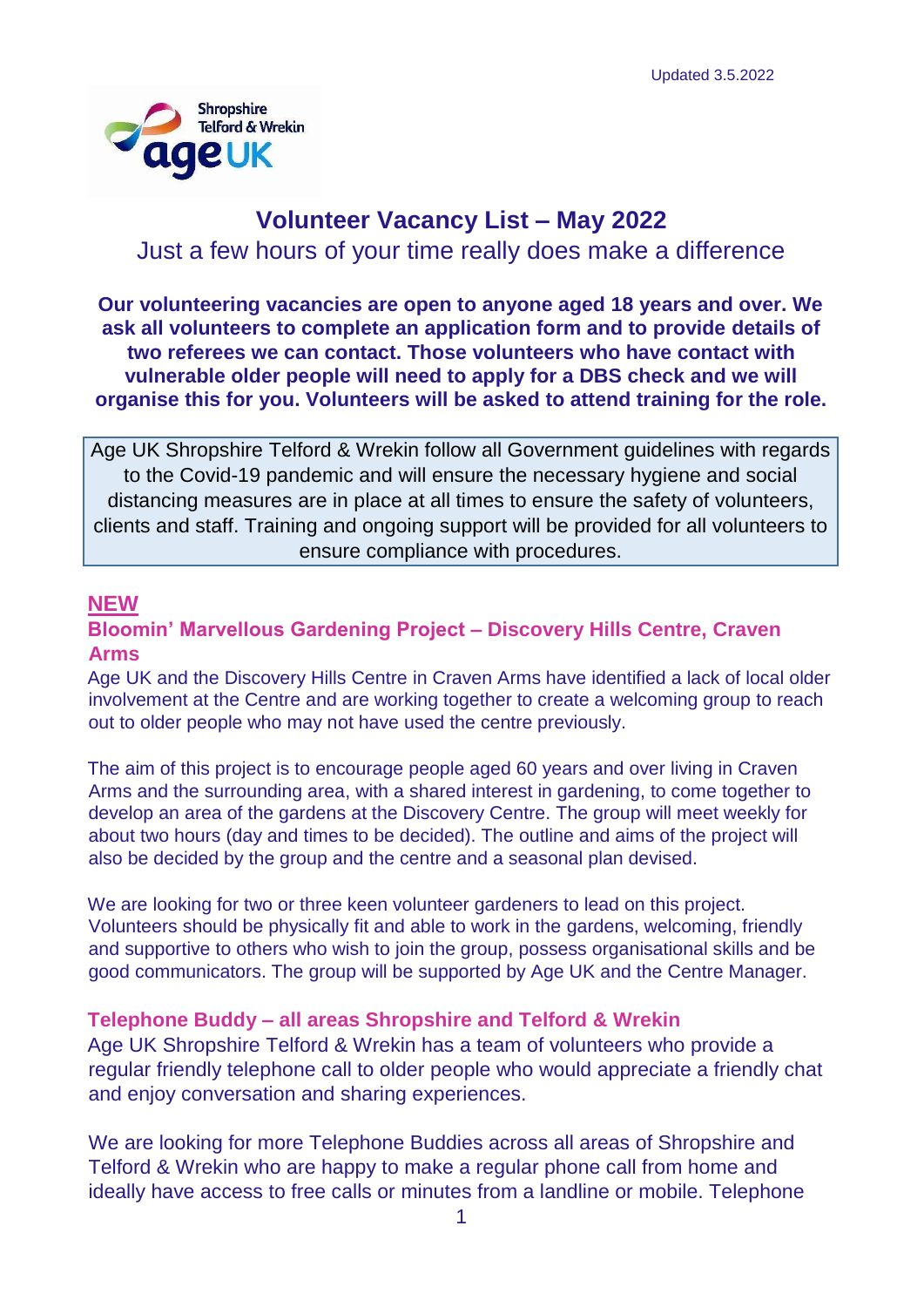Buddies must be able to offer regular contact, be able to speak clearly and communicate well, provide a confidential listening ear, provide information about other Age UK services and let us know of any other assistance the older person may require. A completed application form and two references are required for this role. A DBS check is not required.

### **Befriender – all areas Shropshire and Telford & Wrekin**

Volunteers visit older people in their own home on a regular base for a cuppa and a chat and sometimes a short outing such as a walk.

Volunteers should have good weekday availability, be reliable, responsible, good at conversation and empathetic towards our client group, provide information about other Age UK STW services and let us know of any other assistance the older person may require. A DBS check is required for this role.

We are looking for more Befriending volunteers in all areas of Shropshire and Telford & Wrekin.

### **Day Centres**

Our day centres take place weekly in Shropshire Telford & Wrekin usually from 10am to 2/3pm. However, as we gradually re open, times are varying and exact times will be advised. They offer local older people the opportunity to socialise with others, enjoy a two course hot meal and take part in a variety of social activities.

### **Day Centre Organisers**

To manage and support a small team of volunteers to run the day centre, organise a variety of activities and outings and offer company and friendship to the members. This is a great role if you enjoy team working and supervising others. This role will require a DBS check and full training and ongoing support will be provided.

### **Shrewsbury**

• Rea Valley, (Vine Close Community Room, Hanwood) on Thursdays

### **Shropshire**

- Wem (Prince William Court) on Tuesdays. Deputy organiser also required (re-opening date to be confirmed once volunteers recruited)
- St Martins (Cedar Close Community Room) on Tuesdays

### **Day Centre Helpers**

Helpers arrive at around 9.30am to set up, welcome members, serve refreshments, wash up, help with a range of social activities, and chat to members. This role will require a DBS check.

### **Shrewsbury**

- Greenacres, needs helpers on Wednesdays
- Gains Park, needs a helper on Thursdays (re-opening date to be confirmed once volunteers recruited)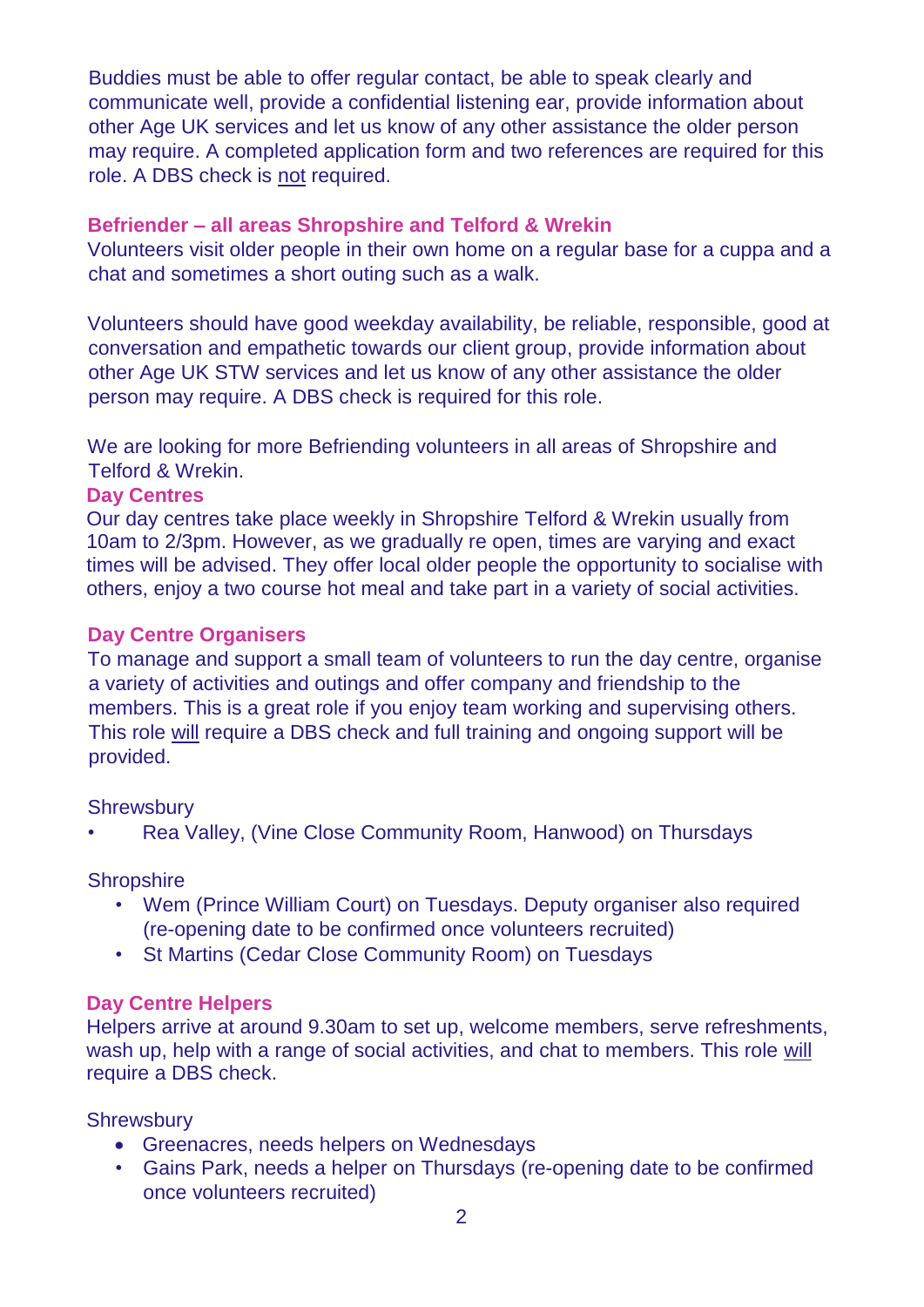• Hanwood needs helpers on Thursdays

# **Shropshire**

- Wem (Prince William Court) needs helpers on Tuesdays (re-opening date to be confirmed once volunteers recruited)
- St Martins (Cedar Close Community Room) on Tuesdays
- Much Wenlock (Community Room, High Causeway) on Wednesdays
- Oswestry (Monkmoor Court) on Thursdays
- Market Drayton (Community Room, Norman Brook Court) on Thursdays

Telford (all day centres run from 10am to 2pm unless otherwise stated)

- St Georges (Turnpike Court) on Monday 9am to 2pm. Role to include minibus Passenger Assistant duties see below)
- Newport (Adams Close Community room) on Tuesdays (10am to 1pm)
- Donnington (Lawndale Community Room) on Mondays and Wednesdays

# **Day Centre Treasurer - Shrewsbury and Telford**

Treasurer/administrator needed at the following day centres. You need to have an ability to work with figures and about an hour a week available. Much of the work can be done from home. This role will not need a DBS check.

### **Shrewsbury**

- Armdale (Armdale Community Room), on Mondays
- Monkmoor, (Forest Way Community Room) on Tuesdays

### **Telford**

- Newport (Adams Close Community room) on Tuesdays
- Donnington (Lawndale Community room) on Mondays
- Donnington (Lawndale Community Room) on Wednesdays.

### **Mini Bus Passenger Assistant –Telford**

To travel to and from the day centre on the mini bus accompanying members. Required from 9.15am to 10.15am and 1.15pm to 2.15pm approx. (Times may vary at different day centres). To assist members from their front door to the bus and vice versa on the return journey. Morning and/or afternoon volunteers required. This role will require a DBS check. One full day's training will be provided by Telford & Wrekin Council for this role which includes an overview of the Passenger Assistant role, dealing with people, wheelchairs and other disabilities.

### **Telford**

Donnington (Lawndale Community Room) on Mondays

Note: Driver will pick up and drop off the volunteer at the beginning and end of each shift if living locally to day centre catchment area. Alternatively, volunteers can join the bus at the depot in Donnington.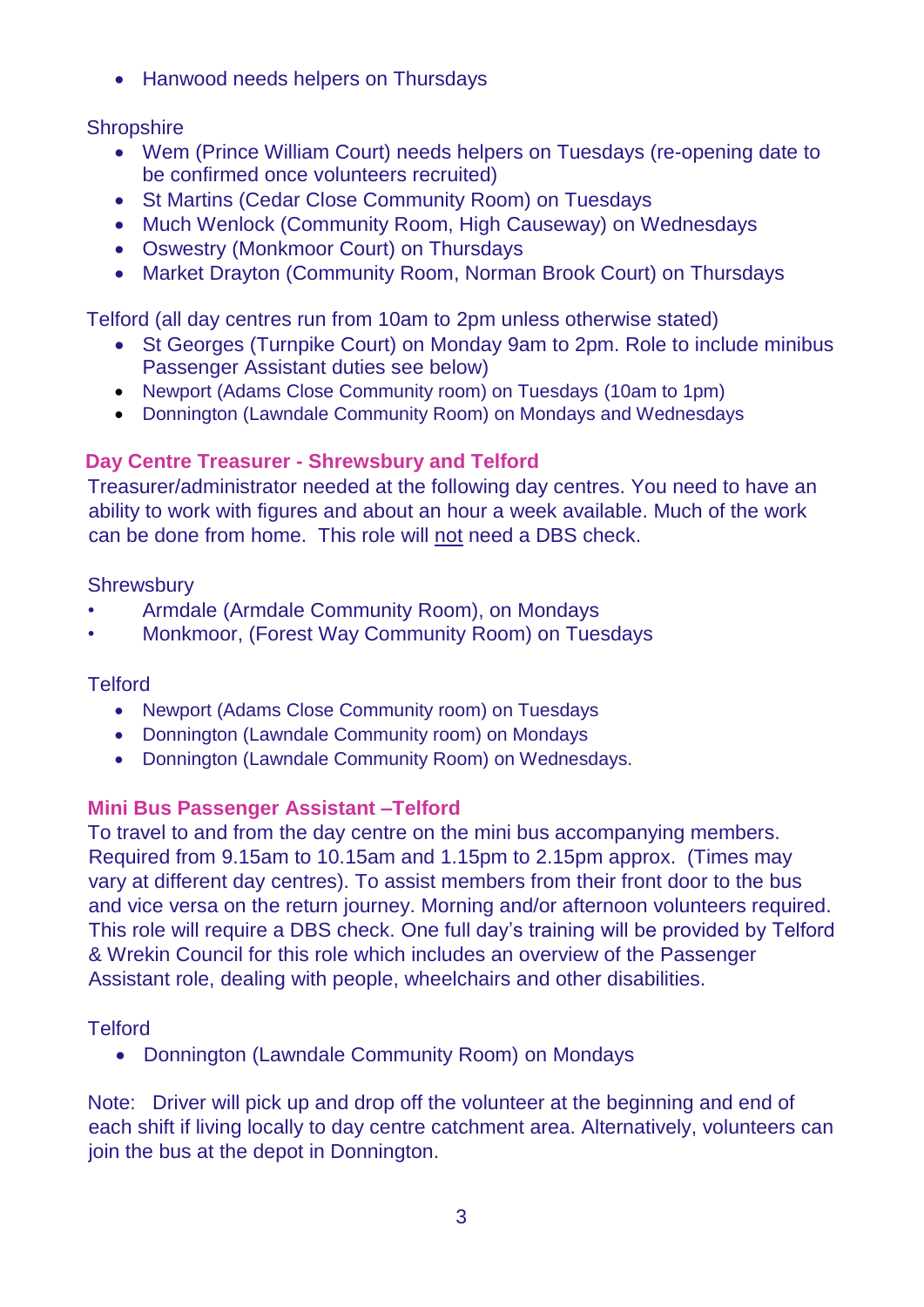### **Mini Bus Passenger Assistant – Shrewsbury**

To travel to and from the day centre on the mini bus accompanying members and to assist them from their front door to the bus and vice versa on the return journey. Morning and/or afternoon volunteers required. This role will require a DBS check.

- Monkmoor (Forest Way Community Centre) on Mondays required times 9am to 10am and 2pm to 3.30pm
- Greenacres (Greenacres Community Room, Corbett Close) on Wednesdays

### **Mini Bus Drivers - Shrewsbury**

Age Concern Shrewsbury is looking to recruit more minibus drivers to provide transport for members to and from our day centres. Various days of the week available. Drivers should be experienced in driving larger vehicles. Full clean driving licence required. Minibus Driver Awareness Scheme (MIDAS) training provided.

### **Meal Delivery Drivers - Shrewbury**

Volunteer car drivers required to collect hot meals and return the empty containers. Can be done as part of the day centre helper role.

- Gains Park, (Edgefield Community Room) needs a car driver on Thursdays re-opening date to be confirmed once volunteers recruited)
- Rea Valley (Vine Close Community Room) needs a car driver on Thursdays

### **Volunteer Car Drivers**

Volunteer car drivers required to transport members to and from the day centre. Can be done as part of the day centre helper role.

• St Martins (Cedar Close Community Room) on Tuesdays

### **Dementia Respite Day Care**

Our weekly dementia respite service provides time for carers to run errands, meet friends or simply have a few hours to themselves, safe in the knowledge that their loved one is being cared for. Operating from 10am-4pm the service is run by qualified carers supported by experienced volunteers and our Dementia Support Workers. Volunteers help make and serve refreshments, help with activities, offer one to one support and tidy up at the end of the session.

 Withywood, Ellesmere Road, Shrewsbury, Monday mornings 10am to 11.15am, Monday afternoons 2-4.30pm. This role will require a DBS check.

### **Dementia Support Groups**

Our Dementia Support Groups support local people with dementia and memory difficulties, their families, carers and friends. They offer a chance to get to know others and share experiences in a friendly and relaxed atmosphere, provide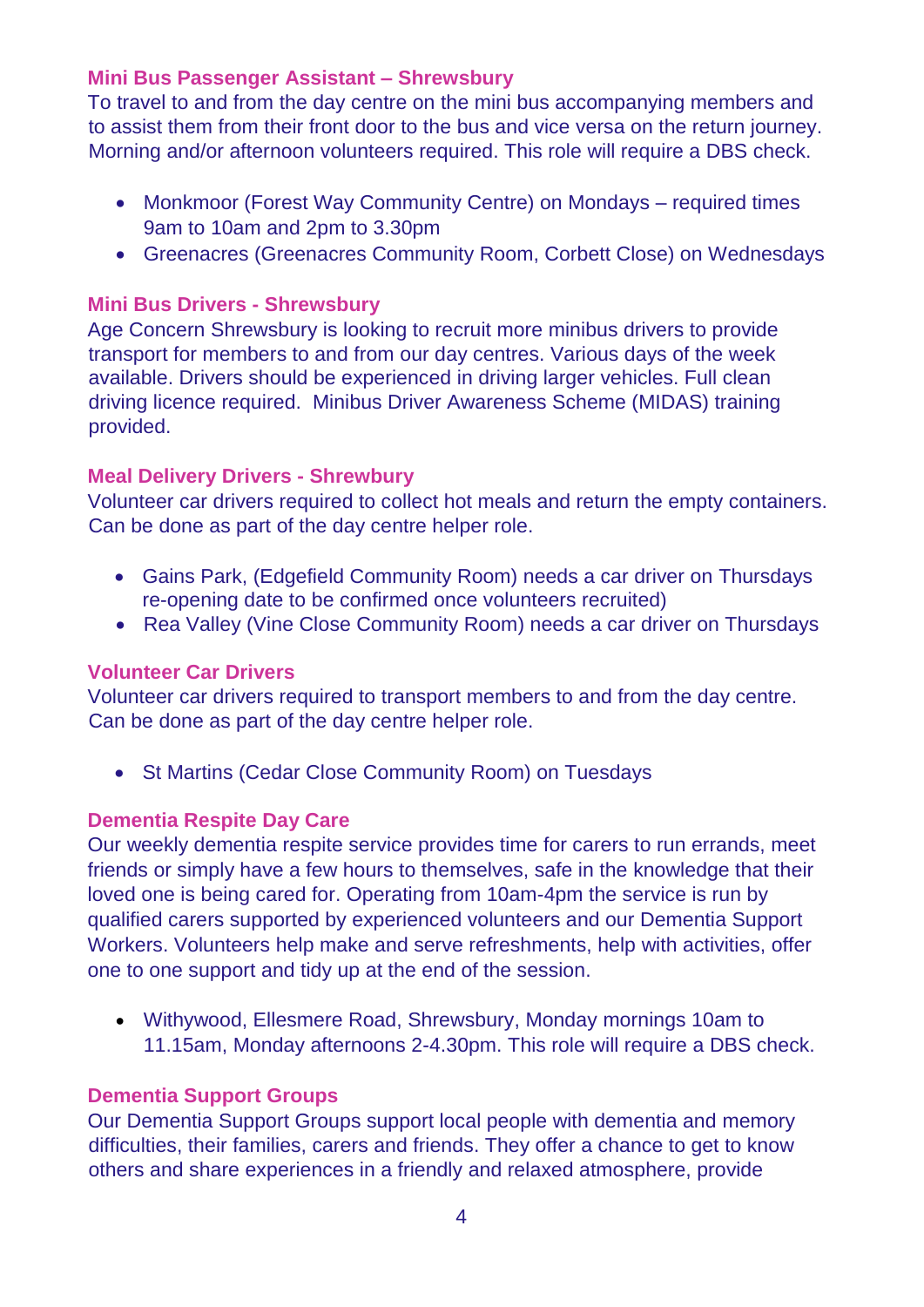support and information and an opportunity to take part in interesting activities coordinated through a team of trained volunteers.

Volunteers help put people at their ease, socialise with clients, serve refreshments and help with activities. Applicants should be able to show empathy and patience with our client group. Experience of dementia desirable. A DBS check is not required for this role.

• Monkmoor (Forest Way Community Centre), Thursdays fortnightly 11am to 1pm

### **Let's Talk – Walking Companionship for People with Dementia**

Let's Talk is a new project aimed at reducing loneliness and isolation amongst older people living with early to mid-stage dementia in Shropshire. We are looking to recruit more volunteers from the Shropshire and Telford & Wrekin areas who are able to provide a regular short walk for someone living with early to mid-stage dementia on the same day and at the same time each week to provide companionship and exercise and a short respite for carers.

Experience of or an interest in dementia is essential. Dementia Communication and Dementia Friends training as well as ongoing support will be provided. Volunteers will be asked to provide weekly call reports and feedback any welfare concerns about the client to the Age UK Let's Talk Coordinator. A DBS check is required for this role.

**Digital Champion Volunteers – all areas Shropshire and Telford & Wrekin** Our new service aims to motivate and inspire older people to make the most of digital technology to develop their basic digital skills eg surfing the internet, emails, social media, online banking etc. Support will be provided by volunteers for two hours a week for six weeks in a range of community settings or on a one to one basis.

We are looking for volunteers in Shropshire and Telford & Wrekin with a good working knowledge of various digital devices, basic digital skills, including an understanding of ways in which digital can support people to complete financial tasks such as online banking and online shopping, excellent communication and interpersonal skills to explain technology in a clear and simple way, the ability to work with learners with different levels of knowledge and skill, patience, and ideally, but not essentially, a background in teaching or training.

Digital champion volunteers will be assigned to a client for the six-week period and visit weekly on days and times for about two hours as arranged between the volunteer and service user. After each six-week period a volunteer will be assigned another client if available. Volunteers should have about two hours a week availability and be able to commit to training and occasional meetings. Agreed expenses will be reimbursed. A DBS is required for this role and we will organise this.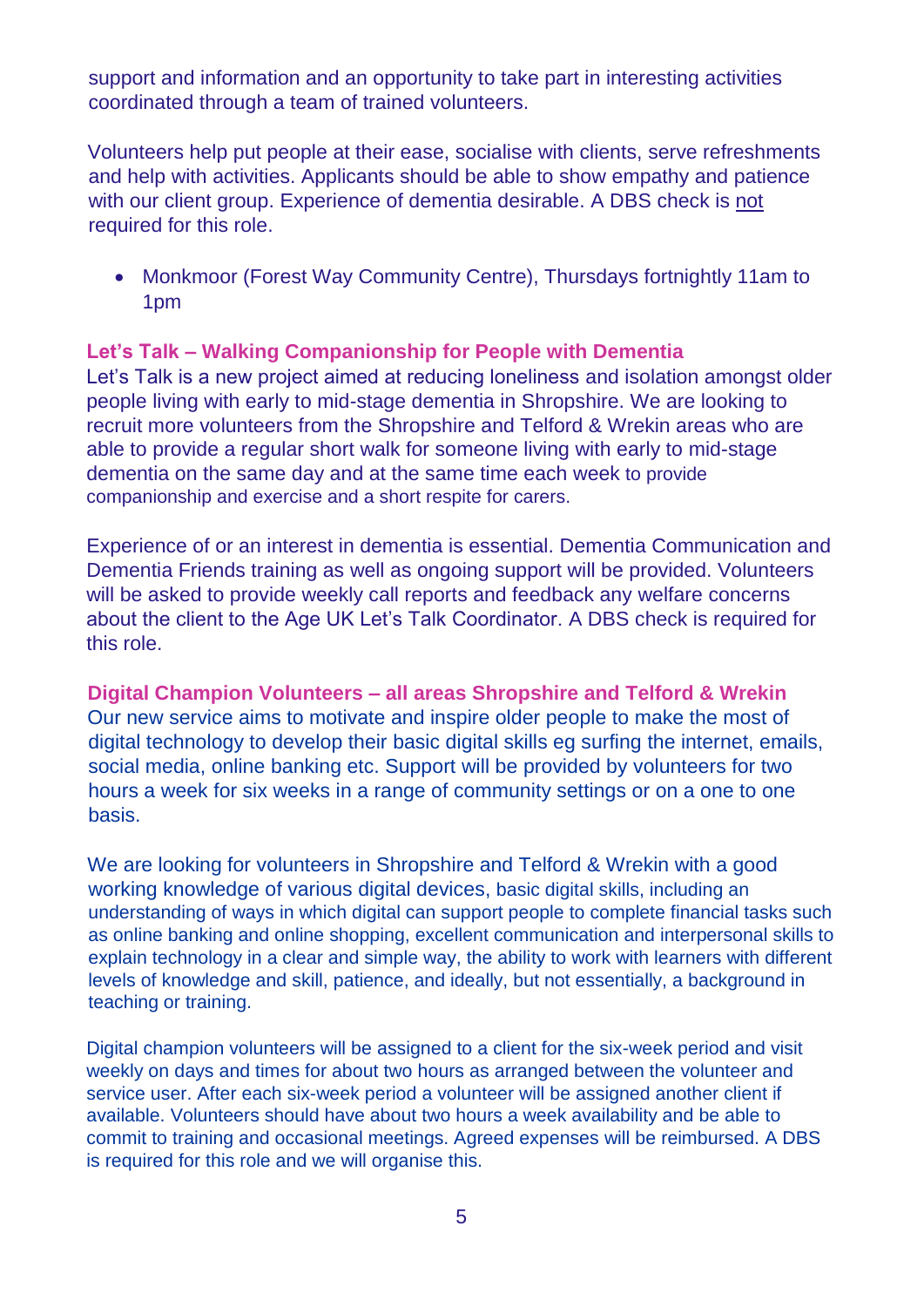### **Benefits Volunteers – all areas Shropshire and Telford & Wrekin**

To work as an important extension to the team of Benefits Advisors employed by Age UK Shropshire Telford & Wrekin. Trained volunteers assist older people and their families in the completion of benefits claim forms such as Attendance Allowance either over the telephone or in their own homes. Our Benefits volunteers do not give advice or carry out benefits checks as this is done by our advisors. Volunteers should have appropriate previous experience and ideally experience of filling in claim forms. This role requires about two hours per client and volunteers may support one client per week on average. Training and ongoing support will be provided. A DBS check is required for this role.

### **Advocacy Volunteers –Shropshire and Telford**

We are looking for people to support older people on a one to one basis either in person or over the telephone, helping to resolve an identified problem. Volunteers should be car drivers and prepared to travel.

Volunteer Advocates seek out as much information as possible about a particular issue to enable the older person they are supporting to make an informed choice on how they wish the issue to be approached. They then support and assist the older person by making telephone calls, writing letters, attending meetings, to try to resolve the issue in the chosen way. Training and ongoing support provided. Travel expenses reimbursed. Approximately six hours per week time commitment required depending on the individual case.

### **Retail Opportunities, Wellington, Telford**

Our donated furniture shop in Wellington provides a service for people who want to dispose of unwanted furniture, and for those people who want to buy good quality furniture at a reasonable price. They also provide the charity with an income that allows us to continue to provide much needed services for local older people. We are looking for volunteers to work in the following roles which do not need a DBS check. Training will be provided for all roles.

- **Van Driver's Assistants/Backroom Assistants** to assist the van driver to pick up and deliver large items of furniture. Assist at the shop with the receipt of donations and collection of purchased items, managing shop stock and store layout changes. Half and full day shifts available Tuesdays, Thursdays, Fridays. Volunteers should be able to lift and move heavy items of furniture safely.
- **Retail Assistants** who enjoy meeting the public and can offer excellent customer service. Duties include dealing with face to face and telephone enquiries, taking payment and helping to keep the shop and stock clean and tidy. Minimum of one shift a week. Full and half day shifts available. Monday to Saturday.

### **Lunch Club Organisers, Telford**

Lunch clubs meet once a month in a local pub, restaurant or hotel on the same day around midday to about 2.30pm to enjoy a two-course traditional meal consisting of